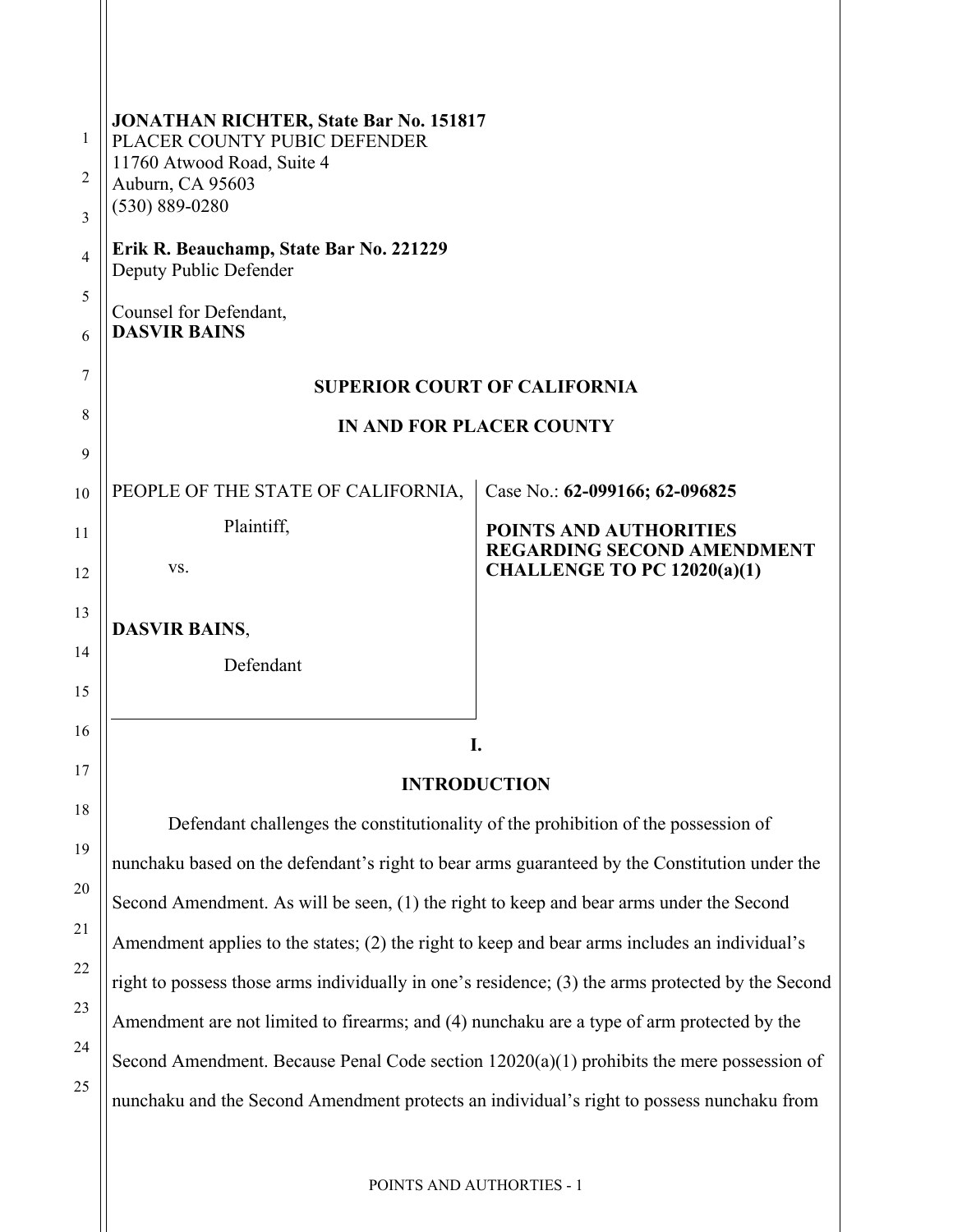1 2 3 4 5 federal or state action, Penal Code section 12020(a)(1) must be struck down as unconstitutional. Because there is no prohibition either in statute or in Mr. Bains' terms of probation that prohibits Mr. Bains from possessing nunchaku, count one of the complaint in 62-099166, which charges a violation of Penal Code section 12020(a)(1), possession of nunchaku, and the Non-Drug Related Petition for Revocation of Probation filed June 30, 2010, must be dismissed.

## **II.**

### **FACTS**

8 9 10 11 12 13 14 15 16 17 18 For the purposes of the Second Amendment challenge, the facts are relatively simple. During a probation search of Mr. Bains' residence, a Roseville Police officer searched defendant's dresser in his room. In the bottom drawer, the officer discovered nunchaku. Defendant allegedly admitted that he knew about them, but he said nothing about using them recently. Defendant was arrested for a violation of Penal Code section 12020(a)(1) and for an outstanding warrant. Defendant is currently charged in 62-099166 with one count of Penal Code section 12020(a)(1), possession of nunchaku, and a Non-Drug Related Petition for Revocation of Probation alleges that defendant failed to obey all laws and seeks to terminate defendant from his Proposition 36 sentence. Because of defendant's strike prior from 1998, if convicted and/or the petition were found true, he would almost certainly be sent to prison for up to nine years and four months.

19

///

///

///

6

7

- 20
- 21 22 /// ///
- 23 ///
- 24
- 25 ///

### POINTS AND AUTHORTIES - 2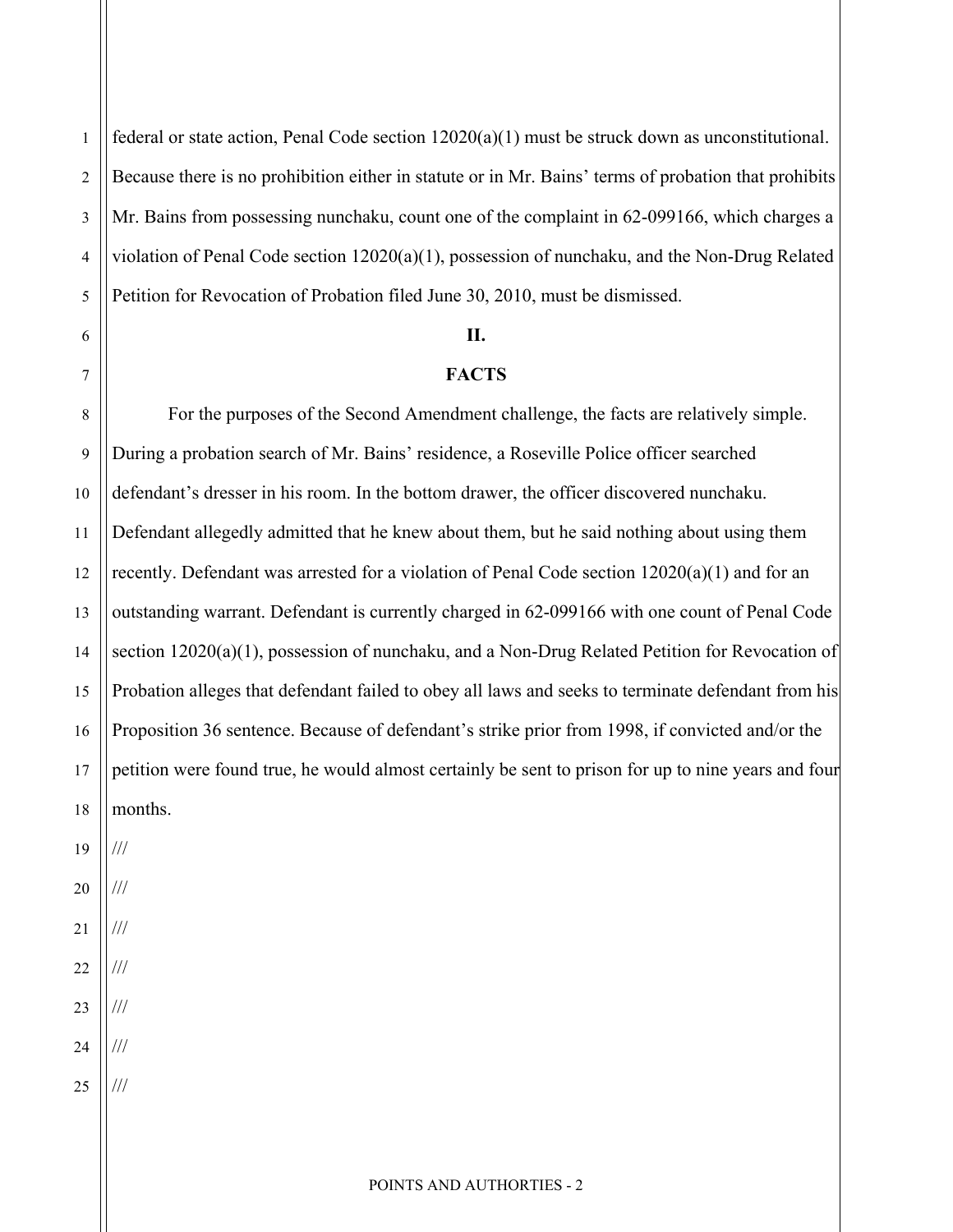<span id="page-2-0"></span>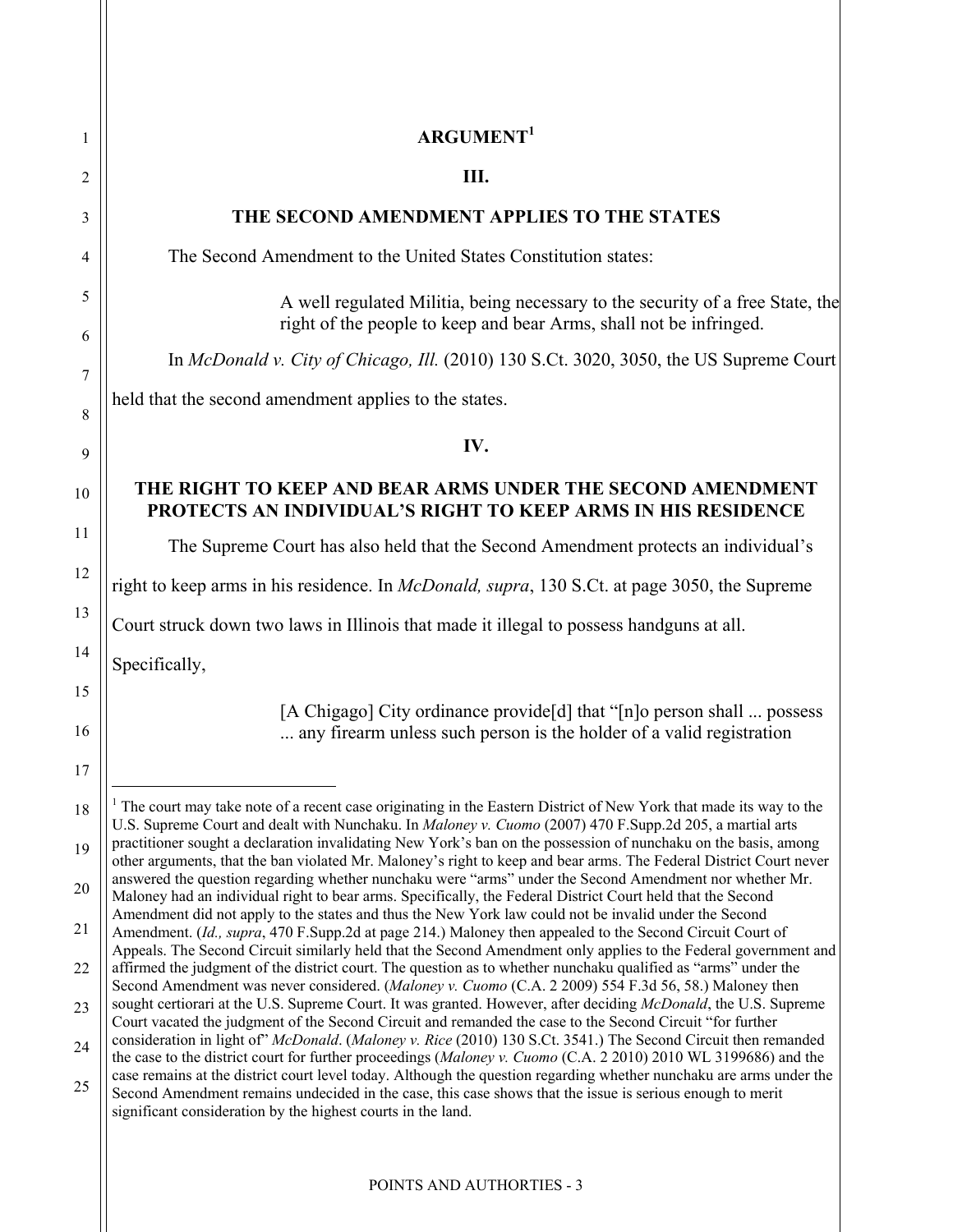certificate for such firearm." Chicago, Ill., Municipal Code § 8-20-040(a) (2009). The Code then prohibit[ed] registration of most handguns, thus effectively banning handgun possession by almost all private citizens who reside in the City. § 8-20-050(c). Like Chicago, Oak Park makes it "unlawful for any person to possess ... any firearm," a term that includes "pistols, revolvers, guns and small arms ... commonly known as handguns." Oak Park, Ill., Municipal Code §§ 27-2-1 (2007), 27-1-1 (2009). (McDonald, supra, 130 S.Ct. at page 3025.)

 The *McDonald* Petitioners wished to keep handguns in their homes, but were prohibited from doing so by the ordinances in question. (*Id., supra*, 130 S.Ct. at page 3025.) Again, the Supreme Court struck down this law that prohibited the petitioners from keeping handguns individually in their residences. (*Id, supra*, 130 S.Ct. at page 3050.)

*McDonald* refers to the Supreme Court's decision in *District of Columbia v. Heller* (2008) 128 S.Ct. 2783. Both decisions state that self-defense is a basic right, recognized by many legal systems from ancient times to the present day, and in *Heller,* the Supreme Court held that individual self-defense is "the *central component* " of the Second Amendment right. (*Heller*, *supra*, 128 S.Ct., at pages 2801-2802; see also *id*., *supra*, 128 S.Ct. at page 2817 (stating that the "inherent right of self-defense has been central to the Second Amendment right"). (See also *McDonald, supra*, 130 S.Ct. at page 3036.)

In *Heller*, the facts are as follows:

The District of Columbia generally prohibit[ed] the possession of handguns. It [was] a crime to carry an unregistered firearm, and the registration of handguns [was] prohibited. See D.C.Code §§ 7- 2501.01(12), 7-2502.01(a), 7-2502.02(a)(4) (2001). Wholly apart from that prohibition, no person [was permitted to] carry a handgun without a license, but the chief of police [could] issue licenses for 1-year periods. See §§ 22-4504(a), 22-4506. District of Columbia law also require[d] residents to keep their lawfully owned firearms, such as registered long guns, "unloaded and disassembled or bound by a trigger lock or similar device" unless they [were] located in a place of business or are being used for lawful recreational activities. See § 7-2507.02.

Respondent Dick Heller [was] a D.C. special police officer authorized to carry a handgun while on duty at the Federal Judicial Center. He applied for a registration certificate for a handgun that he wished to keep at home, but the District refused. (*Heller, supra,* 128 S.Ct. at page 2788.)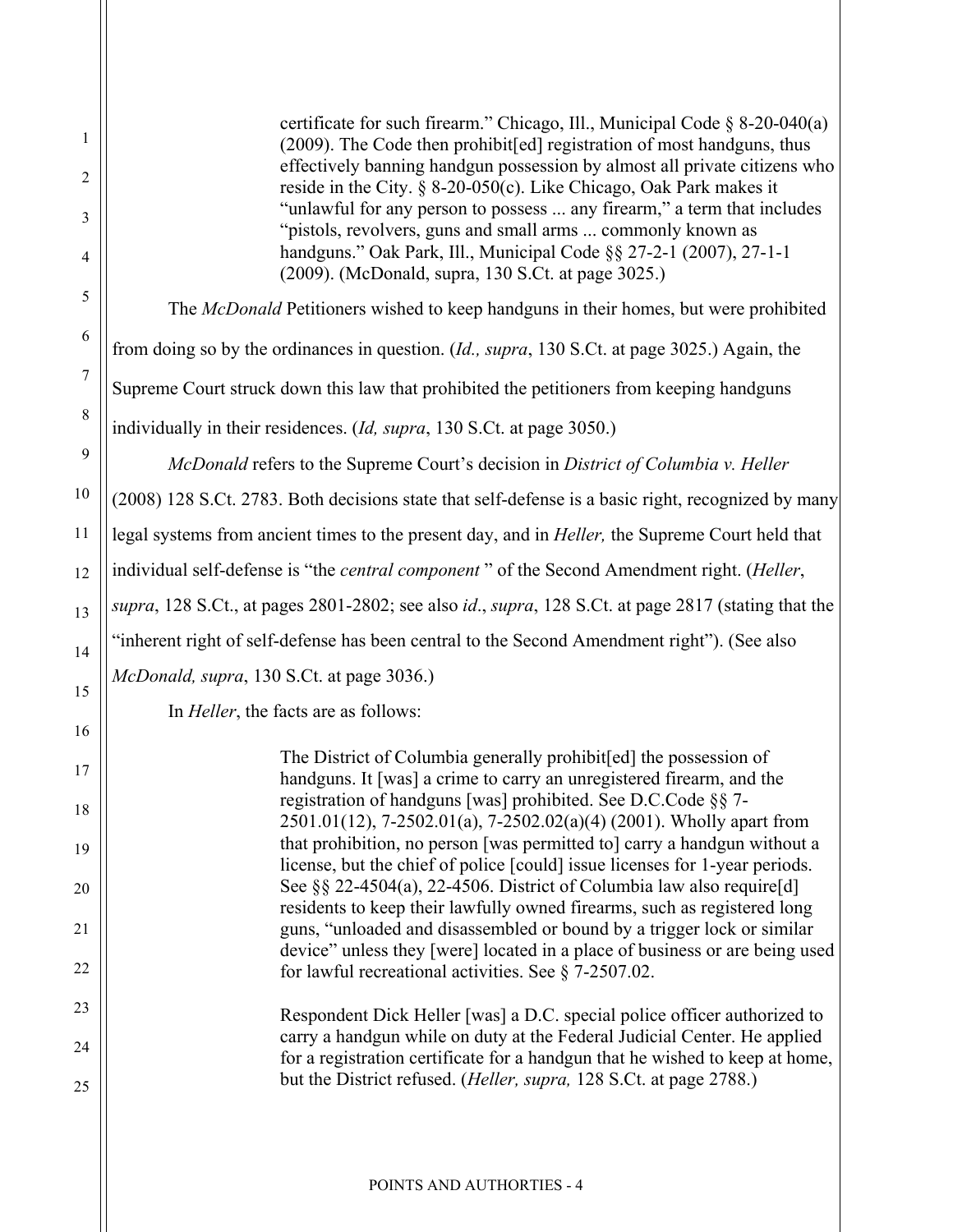1 2 3 4 5 6 7 8 9 10 11 12 13 14 15 16 17 18 19 20 21 22 23 24 25 The U.S. Supreme Court struck down the ban on handguns kept in a person's home in the District of Columbia. (*Id., supra,* 128 S.Ct. at pages 2821 -2822.) The Heller court stated that the right to keep and bear arms is not just to be done in an organized and state-sponsored militia, but was a right that "is exercised individually and belongs to all Americans." (*Heller*, *supra*, 128 S.Ct. at pages 2790 -2791.) Therefore, it is clear that the Second Amendment protects the right to keep and bear "arms" individually in one's home. **V. THE DEFINITION OF "ARMS" IN THE SECOND AMENDMENT INCLUDES MORE THAN JUST "FIREARMS"**  *Heller* defines arms as more than just firearms when it states: Before addressing the verbs "keep" and "bear," we interpret their object: "Arms." The 18th-century meaning is no different from the meaning today. The 1773 edition of Samuel Johnson's dictionary defined "arms" as "weapons of offence, or armour of defence." 1 Dictionary of the English Language 107 (4th ed.) (hereinafter Johnson). Timothy Cunningham's important 1771 legal dictionary defined "arms" as "any thing that a man wears for his defence, or takes into his hands, or useth in wrath to cast at or strike another." 1 A New and Complete Law Dictionary (1771); see also N. Webster, American Dictionary of the English Language (1828) (reprinted 1989) (hereinafter Webster) (similar). The term was applied, then as now, to weapons that were not specifically designed for military use and were not employed in a military capacity. For instance, Cunningham's legal dictionary gave as an example of usage: "Servants and labourers shall use bows and arrows on *Sundays,* & c. and not bear other arms." See also, *e.g.,* An Act for the trial of Negroes, 1797 Del. Laws ch. XLIII, § 6, p. 104, in 1 First Laws of the State of Delaware 102, 104 (J. Cushing ed.1981 (pt. 1)); see generally *State v. Duke,* 42 Tex. 455, 458 (1874) (citing decisions of state courts construing "arms"). Although one founding-era thesaurus limited "arms" (as opposed to "weapons") to "instruments of offence *generally* made use of in war," even that source stated that all firearms constituted "arms." 1 J. Trusler, The Distinction Between Words Esteemed Synonymous in the English Language 37 (1794) (emphasis added). Some have made the argument, bordering on the frivolous, that only those arms in existence in the 18th century are protected by the Second Amendment. We do not interpret constitutional rights that way. Just as the First Amendment protects modern forms of communications, *e.g., Reno v.* 

### POINTS AND AUTHORTIES - 5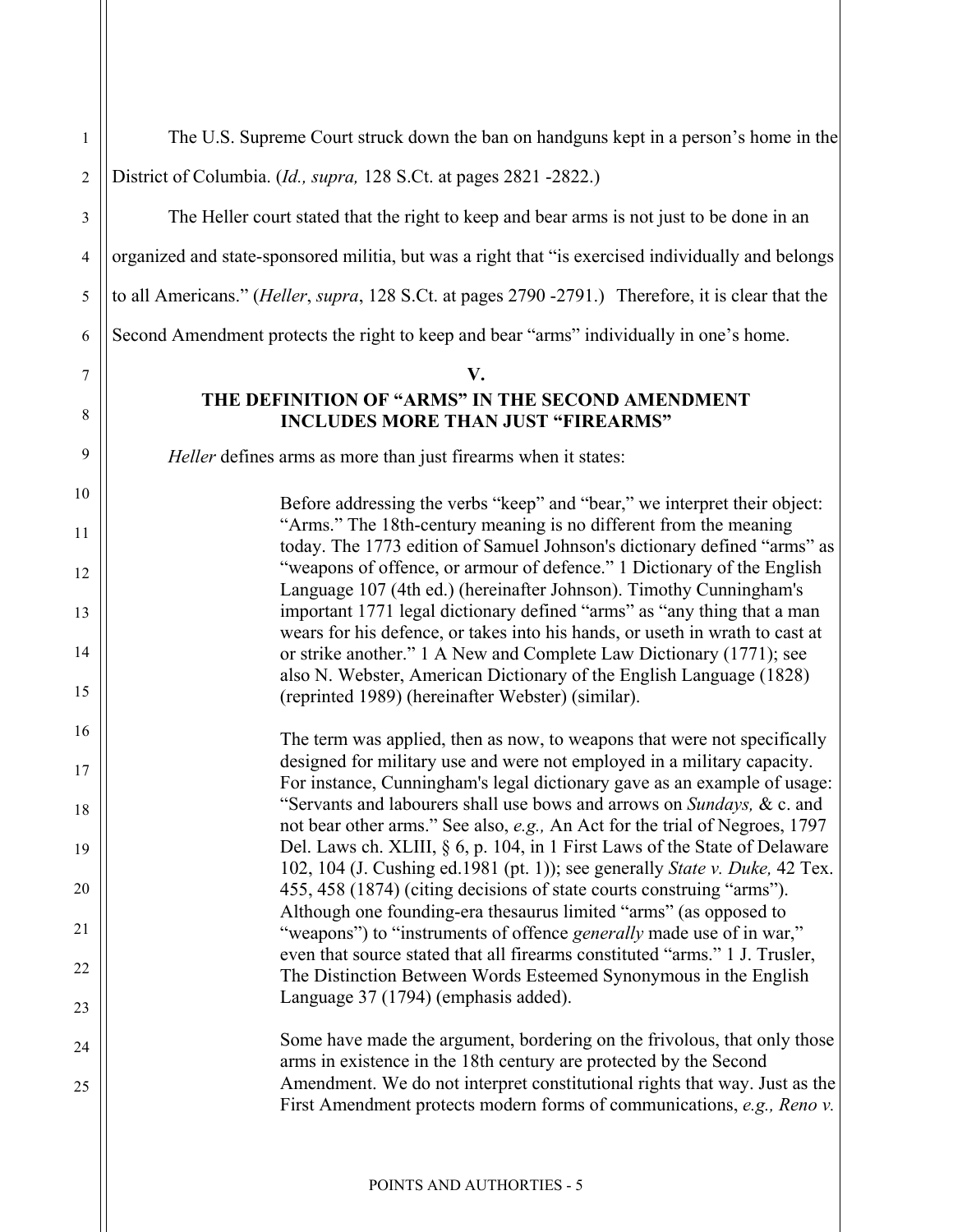*American Civil Liberties Union,* 521 U.S. 844, 849, 117 S.Ct. 2329, 138 L.Ed.2d 874 (1997), and the Fourth Amendment applies to modern forms of search, *e.g., Kyllo v. United States,* 533 U.S. 27, 35-36, 121 S.Ct. 2038, 150 L.Ed.2d 94 (2001), the Second Amendment extends, prima facie, to all instruments that constitute bearable arms, even those that were not in existence at the time of the founding. (*Heller, supra,* 128 S.Ct. at pages 2791 -2792.)

 The court's definition begins with Samuel Johnson's 1773 dictionary definition that arms are "weapons of offence, or armour of defence." No mention is made to suggest that arms only include firearms. Then, we see a 1771 legal dictionary which defined "arms" as "any thing that a man wears for his defence, or takes into his hands, or useth in wrath to cast at or strike another." Nothing suggests a limitation to firearms. In fact, using something to "cast" or "strike" another sounds more like a club-type weapon or a sword than a firearm. Then, the Supreme Court quotes a sentence from the 1771 legal dictionary defining arms, which reads: "Servants and labourers shall use bows and arrows on *Sundays,* & c. and not bear other arms." "Other arms" might be firearms, but the definition of arms includes bows and arrows.

 The *Heller* court in that section takes great pains to try to include firearms in its definition of "arms" and to keep "arms" from meaning merely military style weapons. (*Id.*) The consequence of this is that "arms", according to the U.S. Supreme Court, means an offensive or defensive weapon that one can carry on one's person. Clearly, the Supreme Court means that "arms" are defined as handheld weapons that are not just firearms.

### **VI.**

# **NUNCHAKU ARE PROTECTED BY THE SECOND AMENDMENT**

## **A. History of Nunchaku**

The martial arts, generally, and, perhaps, use of nunchaku in particular, have a rich history and are culturally significant to many people in many parts of the world. The use of nunchaku as a weapon appears to have originated in Okinawa in the early seventeenth century around the time of a Japanese invasion of that island. (Stephen Halbrook*, Oriental Philosophy,*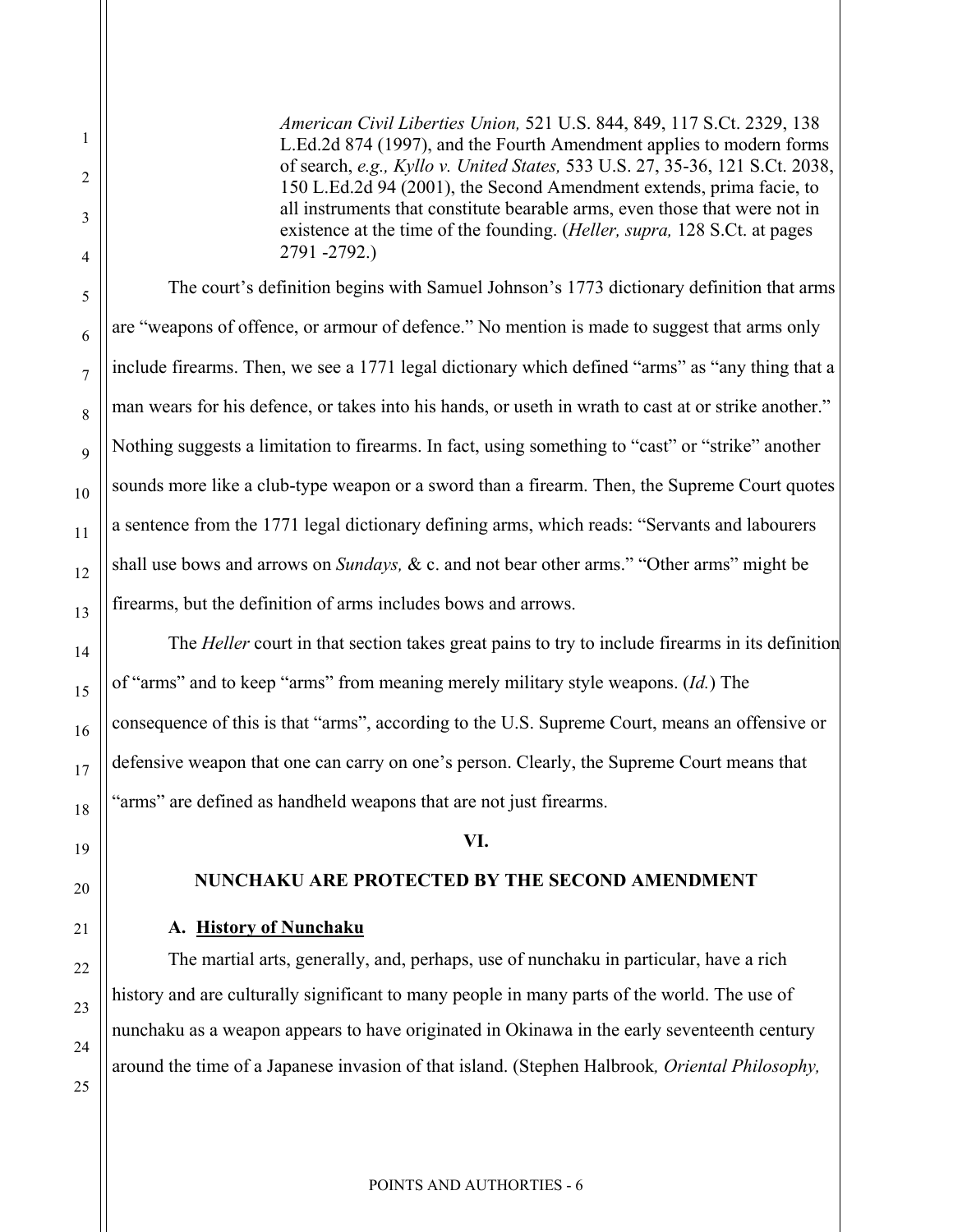*Martial Arts and Class Struggle*, 2 Social Praxis, 139-40 (1974)[hereafter "Martial Arts"]; see also George Kerr, OKINAWA: THE HISTORY OF AN ISLAND PEOPLE, 156-160 (1958).

To suppress the possibility of internal dissent in a type of abuse of power familiar to the Founding Fathers in our country, the Japanese government prohibited the conquered from carrying or possessing weapons. (*Id*.; see also Paul Crompton, THE COMPLETE MARTIAL ARTS 63 (1989) [hereafter "Crompton"].) In response, martial arts systems were developed using non-prohibited items such as farm tools. (Martial Arts at 140; Crompton at 63.) Nunchaku were among those improvised weapons, evolving from a rice-threshing device or from a crude bridle for an agricultural beast of burden. (Martial Arts at 140; *More Police are Using Nunchakus*, Phila. Inquirer, A05 (Feb. 5, 1989) [hereafter "Police Nunchakus"].)

Although nunchaku can be used offensively, it originated as and is utilized by modern martial artists primarily as a means of self-defense. (Martial Arts at page 140.) Unsurprisingly, then, nunchaku are also currently used by over two-hundred police forces across the country for control of and/or self-defense against unarmed attackers.<sup>2</sup>

## **B. Nunchaku Meet the Definition of Arms and Are Protected Under the Second Amendment to the Constitution**

The definition of "arms", as defined by *McDonald* and *Heller, supra*, is an offensive or defensive weapon that one can carry on one's person. Nunchaku readily meet that definition. Nunchaku are simply a form of the articulated club/baton — with a name unfamiliar to English

Denver Police Department *2000-2002 Accomplishments*, 15 (Jan. 1, 2003), available at <<http://www.denvergov.org/Portals/295/documents/Accompfinal.pdf [last visited September 5, 2010].)

<span id="page-6-0"></span> $\overline{a}$ 

<sup>&</sup>lt;sup>2</sup> See generally Police Nunchakus ("Hundreds of police officers now swear by the weapon."). For instance, Sergeant Kevin Orcutt, a Colorado policeman, has developed a popular training system for nunchaku use by law enforcement officers as a nonlethal technique to control and subdue. Since 1985, nearly 200 law enforcement agencies across the country have employed his "Orcutt Police Nunchaku system." See http://www.orcuttopn.com/about.htm [last visited September 5, 2010].) The Denver Police Department has touted the use of Orcutt's system. (See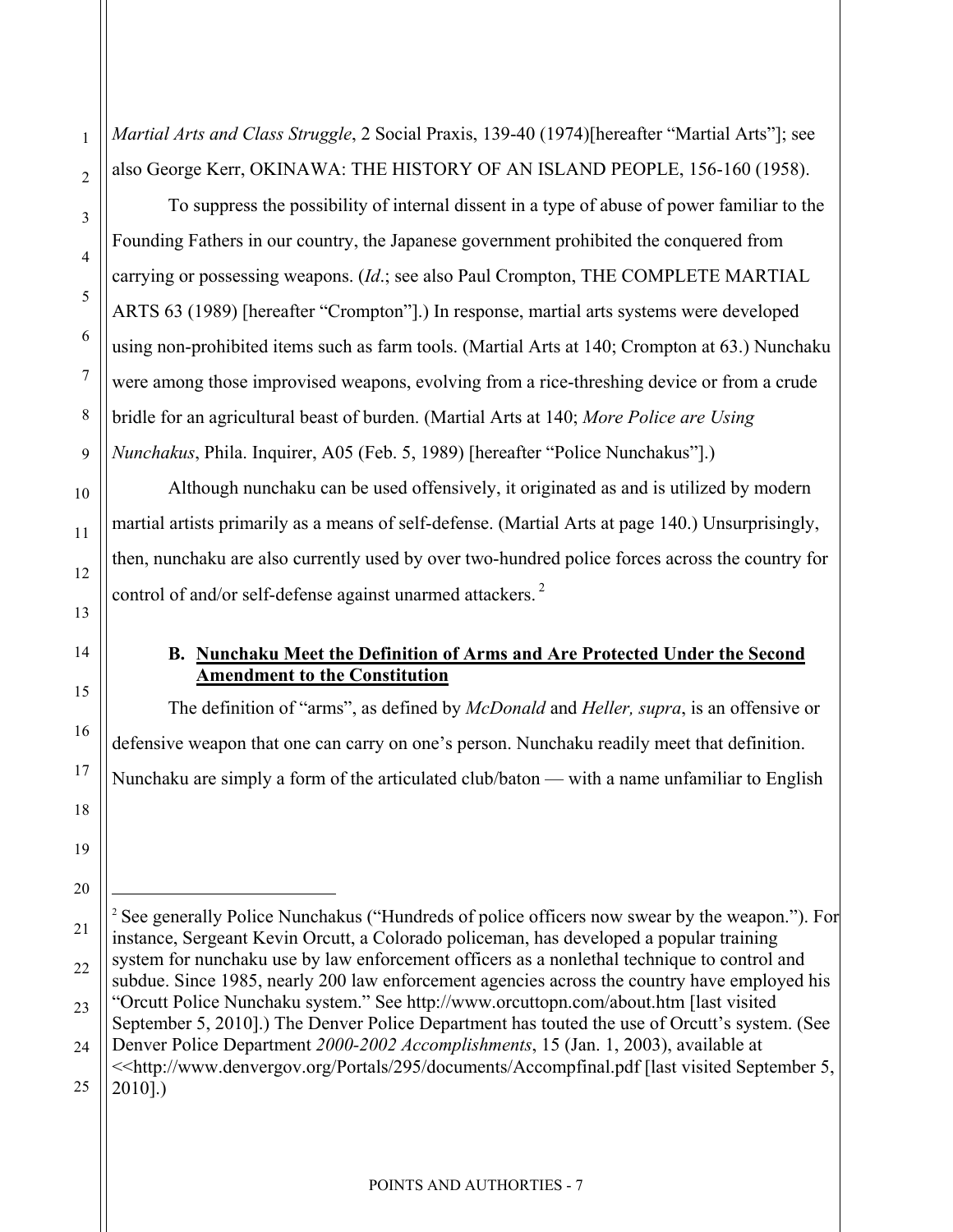ears. (Iain Hogg, THE ENCYCLOPEDIA OF WEAPONRY, 11 (2006)).<sup>3</sup> Moreover, the destructive power of all forms of blunt club-like weapons is far less than that of the handguns rightly held protected in *Heller* and *McDonald*. As noted above, they have been used by police departments all over the country. They are used in self-defense classes all over the country. Self-Defense marital arts techniques, such as Taekwondo, use nunchaku. Nunchaku competitions are an integral part of self-defense martial arts competitions that are held regularly, perhaps weekly, in many parts of California and the United States.

Moreover, the legislature states in Penal Code section 12020, subdivision (b), that the possession of nunchaku when possessed on the "premises of a school" that teaches the "arts of self-defense" is exempted from prosecution under 12020. Therefore, even the legislature contends that nunchaku are an integral part of systems of self-defense.

As noted above, the central core of the right to keep and bear arms under the Second Amendment is self-defense and the protection of home and family. (*Heller, supra*, 128 S.Ct. at pages 2801-2802, 2817; *McDonald, supra*, 130 S.Ct. at page 3036.) Because nunchaku clearly have a history of militia use, as in Okinawa, in self-defense in all types of self-defense marital arts schools throughout California and the United States, and are used by police throughout the United States as a non-lethal weapon, and these weapons can be used in self-defense and in the protection of the home and family, nunchaku readily fit into the definition of "arms" under the Second Amendment.

- 19 ///
- 20

22

23

1

2

3

4

5

6

7

8

9

10

11

12

13

14

15

16

17

18

21 ///

///

<span id="page-7-0"></span> $\overline{\phantom{a}}$ 

POINTS AND AUTHORTIES - 8

<sup>24</sup>  25 <sup>3</sup> Indeed, every rifle can serve as a club in a pinch. The Bunker Hill patriots used them in just that way after running out of gunpowder during the third British assault. (Alan Axelrod, THE REAL HISTORY OF THE AMERICAN REVOLUTION: A NEW LOOK AT THE PAST (2007) 134.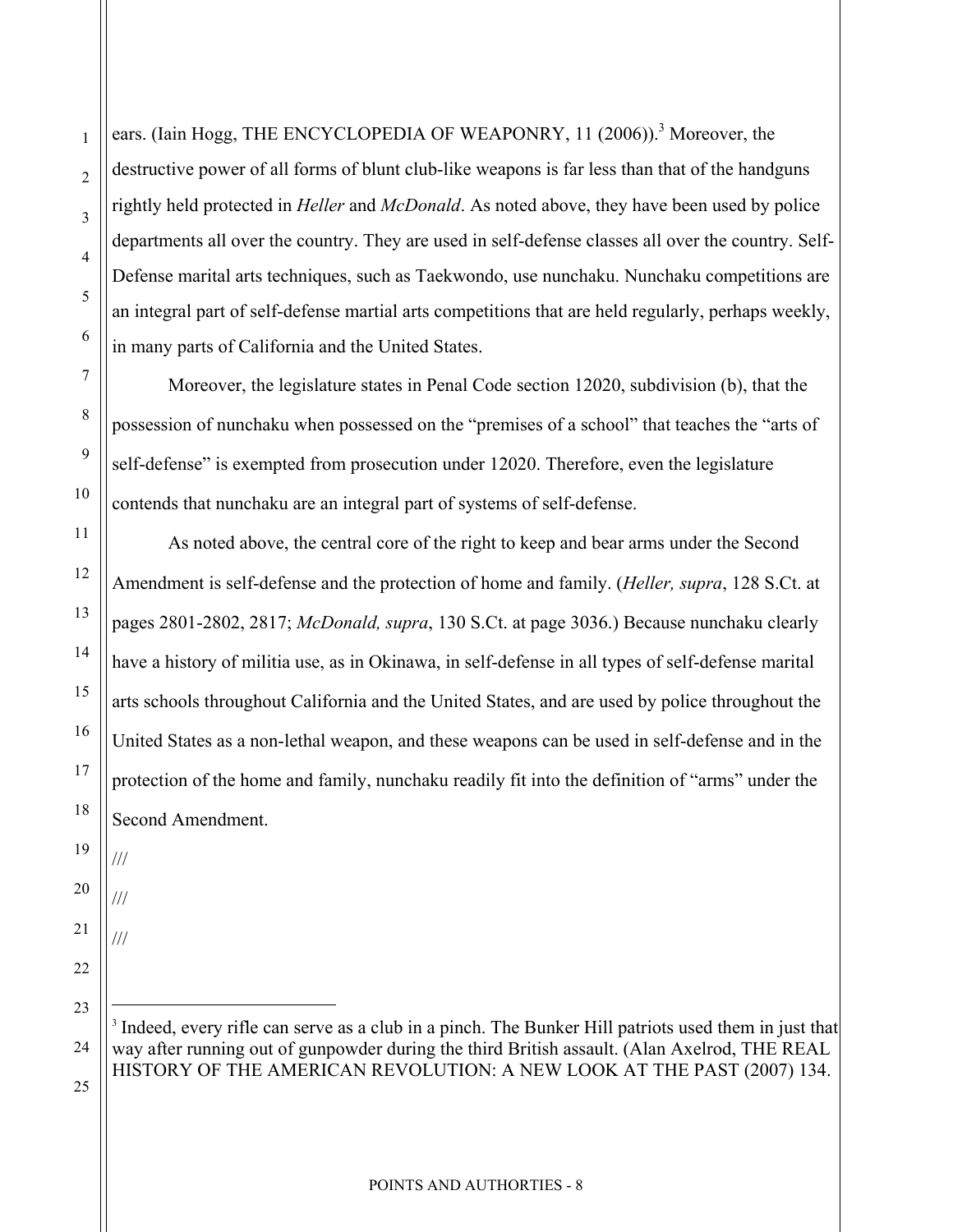| 1        | VII.                                                                                                                                                      |
|----------|-----------------------------------------------------------------------------------------------------------------------------------------------------------|
| 2        |                                                                                                                                                           |
| 3        | PENAL CODE SECTION 12020(A)(1) SHOULD BE DECLARED<br>UNCONSTITUTIONAL AS IT APPLIES TO NUNCHAKU, BECAUSE<br>IT PROHIBITS THE MERE POSSESSION OF NUNCHAKU. |
| 4        | A. Applicable Statutes                                                                                                                                    |
| 5        | Penal Code section 12020, subdivision $(a)(1)$ states in part:                                                                                            |
| 6        | Any person in this state who does any of the following is punishable by<br>imprisonment in a county jail not exceeding one year or in the state prison:   |
| 7        | (1) Manufactures or causes to be manufactured, imports into the state,                                                                                    |
| 8        | keeps for sale, or offers or exposes for sale, or who gives, lends, or<br>possesses * * * any nunchaku * * *.                                             |
| 9<br>10  | Penal Code section 12020, subdivision (c)(3), defines nunchaku as:                                                                                        |
|          | an instrument consisting of two or more sticks, clubs, bars or rods to be                                                                                 |
| 11<br>12 | used as handles, connected by a rope, cord, wire, or chain, in the design of<br>a weapon used in connection with the practice of a system of self-defense |
| 13       | such as karate.                                                                                                                                           |
| 14       | Penal Code section 12020, Subdivision (b), also states:                                                                                                   |
| 15       | Subdivision (a) does not apply to any of the following:                                                                                                   |
|          | * * *                                                                                                                                                     |
| 16<br>17 | (3) The possession of a nunchaku on the premises of a school which holds<br>a regulatory or business license and teaches the arts of self-defense.        |
| 18       | (4) The manufacture of a nunchaku for sale to, or the sale of a nunchaku<br>to, a school which holds a regulatory or business license and teaches         |
| 19       | the arts of self-defense. ***                                                                                                                             |
| 20       | Penal Code section 12020, subdivision (b), also exempts from prosecution historical                                                                       |
| 21       | societies, entertainment productions, law enforcement, and those that sell to those entities.                                                             |
|          | Nothing in Penal Code section 12020 or any other statute exempts from prosecution use in the                                                              |
| 22       | home or elsewhere for self-defense, defense of one's family, or defense of one's home.                                                                    |
| 23       | ///                                                                                                                                                       |
| 24       |                                                                                                                                                           |
| 25       |                                                                                                                                                           |
|          |                                                                                                                                                           |
|          |                                                                                                                                                           |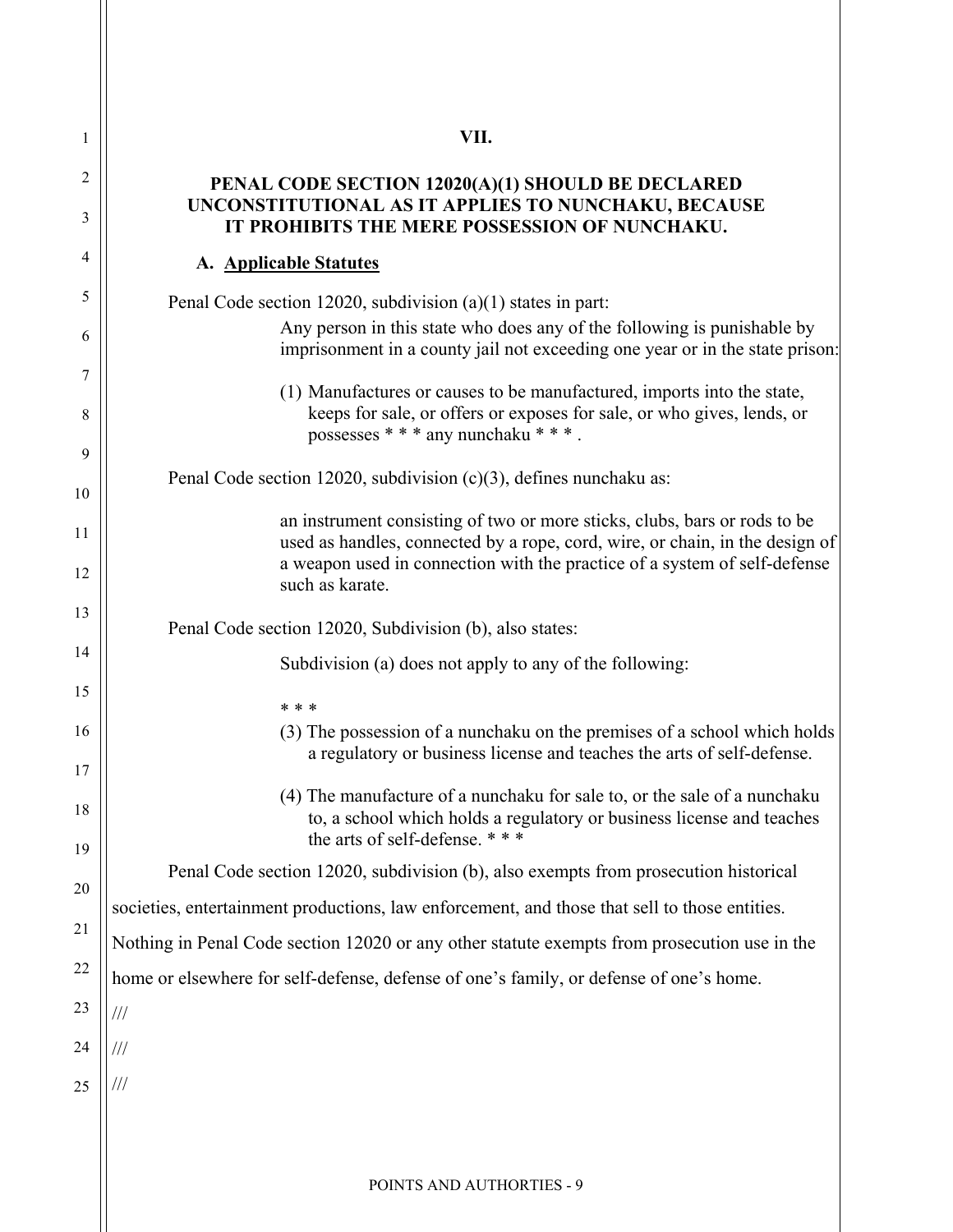# B. **The Prohibition of the Possession of Nunchaku Pursuant to Penal Code section 12020(a)(1) Should be Declared Unconstitutional As a Violation of Defendant's Second Amendment Right to Keep and Bear Arms.**

 Penal Code section 12020, Subdivision (a)(1) prohibits the possession of nunchaku in all situations with the exception of possession nunchaku on the premises of a school that teaches the arts of self-defense and possession for entertainment productions, by law enforcement, and by historical societies. However, as noted above, the core of the Second Amendment is the use of arms to protect oneself and one's home and family. Although there are exceptions to Penal Code section  $12020(a)(1)$ , none of the exceptions address the core of the Second Amendment. Therefore, Penal Code section  $12020(a)(1)$ , at least as it applies to nunchaku, infringes upon an individuals' right to keep and bear arms under the Second Amendment of the U.S. Constitution. Because the U.S. Constitution trumps all state laws (See *Marbury v. Madison* (1803) 1 Cranch 137), this court should declare Penal Code section 12020(a)(1), at least as it applies to nunchaku, unconstitutional and dismiss Count One of the complaint and the Non-Drug Related Petition for Revocation of Probation filed June 30, 2010.

# **VIII.**

# **CONCLUSION**

 Defendant requests the court to declare Penal Code section 12020, subdivision (a)(1), unconstitutional, at least as it applies to nunchaku, because it infringes on the defendant's right to bear arms under the Second Amendment of the Constitution. Because there is no other law that prohibits defendant from possession of nunchaku and the terms of probation do not prohibit defendant from possessing nunchaku, defendant requests that the court dismiss Count One of the complaint and the Non-Drug Related Petition for Revocation of Probation.

DATED: December 17, 2010 PLACER COUNTY PUBLIC DEFENDER

 Erik R. Beauchamp Attorney for Defendant

 $\mathcal{L}_\text{max}$  and  $\mathcal{L}_\text{max}$  and  $\mathcal{L}_\text{max}$  and  $\mathcal{L}_\text{max}$  and  $\mathcal{L}_\text{max}$  and  $\mathcal{L}_\text{max}$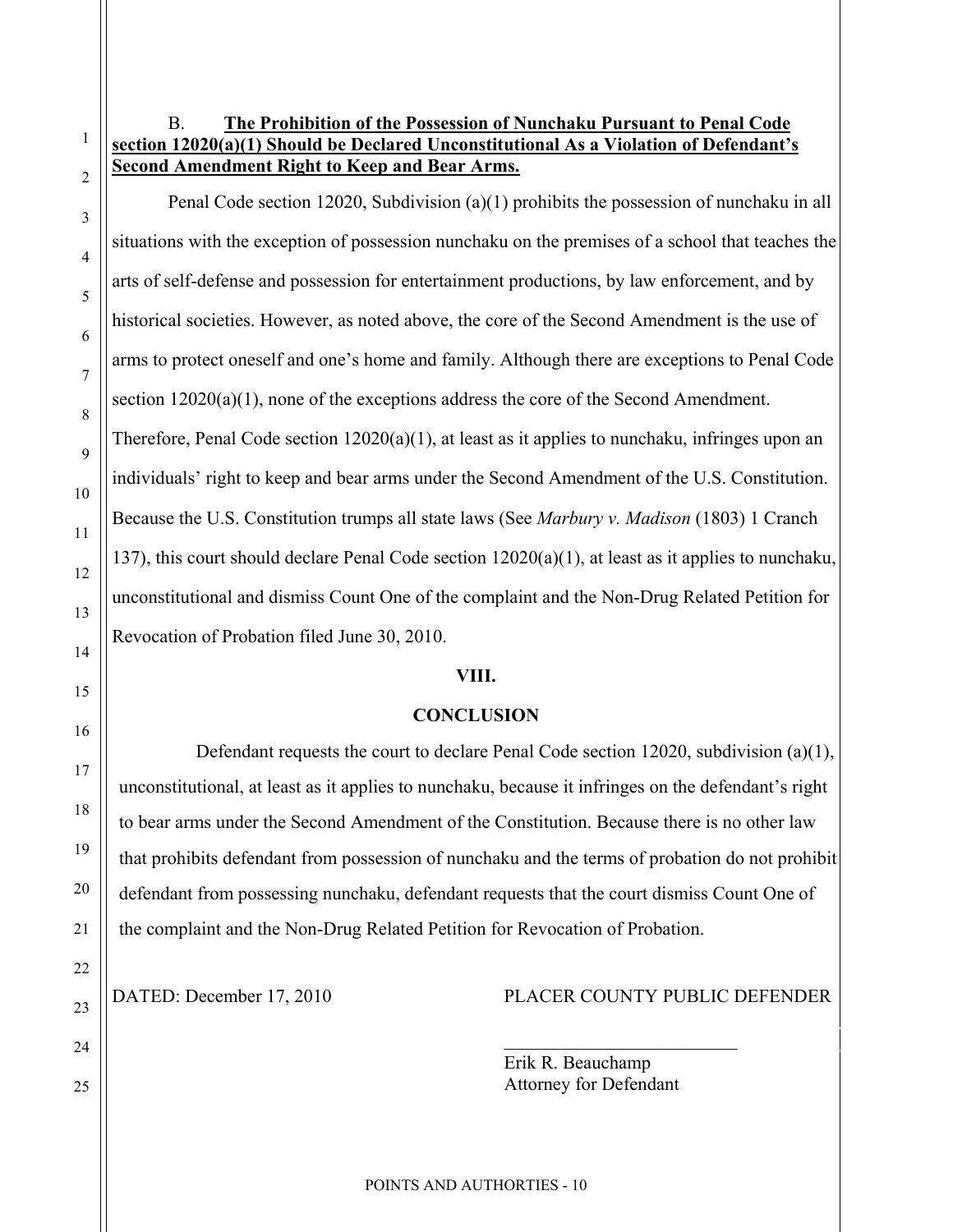| 1                | <b>DECLARATION OF ERIK R. BEAUCHAMP</b>                                                                                                |
|------------------|----------------------------------------------------------------------------------------------------------------------------------------|
| $\overline{c}$   | I, Erik R. Beauchamp, declare under penalty of perjury that:                                                                           |
| 3                | I am an assistant public defender in Placer County and I represent the defendant in<br>1.                                              |
| 4                | the above-entitled action.                                                                                                             |
| 5                | Attached as exhibit A is a true and correct copy of pages 139 to 140 of Stephen<br>2.                                                  |
|                  | Halbrook, Oriental Philosophy, Martial Arts and Class Struggle, 2 Social Praxis, 139-40 (1974)                                         |
| 6                | Attached as exhibit B is a true and correct copy of pages 156 to 160 of George<br>3.                                                   |
| 7                | Kerr, OKINAWA: THE HISTORY OF AN ISLAND PEOPLE (1958).                                                                                 |
| 8                | Attached as exhibit C is a true and correct copy of page 63 of Paul Crompton,<br>4.                                                    |
| 9                | THE COMPLETE MARTIAL ARTS.                                                                                                             |
| $\boldsymbol{0}$ | Attached as exhibit D is a true and correct copy of the website regarding "Orcutt"<br>5.                                               |
| $\mathbf{1}$     | Police Nunchaku system" from http://www.orcuttopn.com/about.htm [last visited September 5,                                             |
| $\overline{c}$   | $2010$ ].)                                                                                                                             |
| 3                | 6.<br>Attached as exhibit E is a true and correct copy of Denver Police Department                                                     |
| 4                | 2000-2002 Accomplishments, 15 (Jan. 1, 2003), available at                                                                             |
|                  | < <http: 295="" 5,<="" [last="" accompfinal.pdf="" documents="" portals="" september="" th="" visited="" www.denvergov.org=""></http:> |
| 5                | $2010$ ].)                                                                                                                             |
| 6                | 7.<br>Based on information and belief, employees at Ciummo and Associates have                                                         |
| 7                | participated in martial arts self-defense training classes. At least two employees, perhaps more,                                      |
| 8                | have attained the rank of Black Belt in the martial arts form of Taekwondo. Additionally, three                                        |
| 9                | members of my immediate family are currently enrolled in a martial arts self-defense classes,                                          |
| $20^{\circ}$     | specifically, Taekwondo. Taekwondo requires training in the use of nunchaku. I have personally                                         |
| $^{21}$          | witnessed at least one Taekwondo competition in which the use of nunchaku were judged as part                                          |
| $^{22}$          | of the self-defense competition. Such nunchaku self-defense competitions are common and are                                            |
| $^{23}$          | part of most Taekwondo competitions. Based on information and belief, many other forms of                                              |
| $\frac{1}{4}$    | martial arts also require training in the use of nunchaku.                                                                             |
|                  | $/\!/ \!/$                                                                                                                             |
| 25               | $/\!/ \!/$                                                                                                                             |
|                  |                                                                                                                                        |